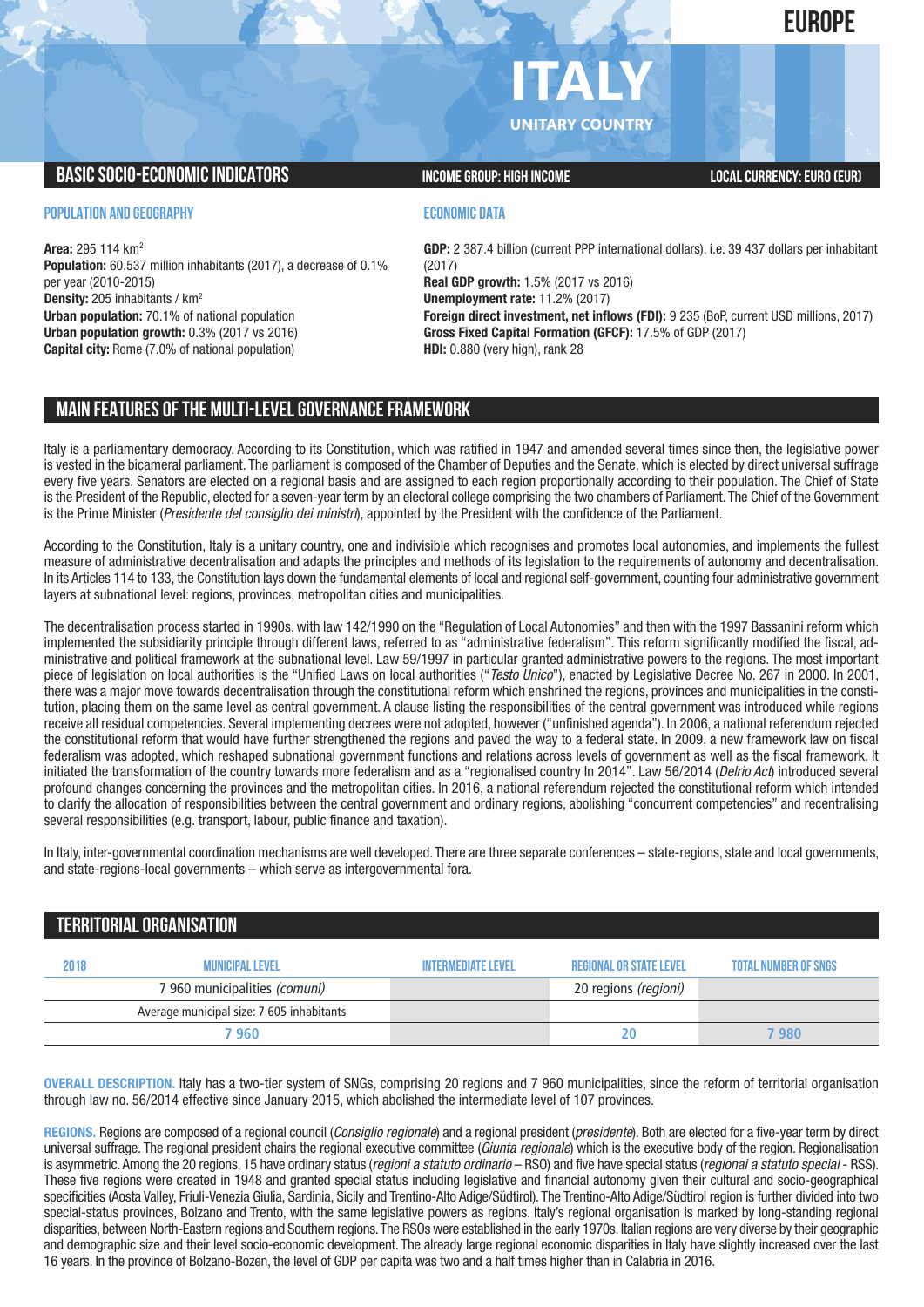**MUNICIPALITIES AND INTER-MUNICIPAL COOPERATION.** Municipalities are governed by municipal councils (*Consiglio*) and mayors (*Sindaco*) elected by direct universal suffrage for five-year periods. The city board (*Giunta comunale*) is composed of deputy mayors appointed by the mayor. In 2009, as a special case, Rome was given a special legal status with the Article 24 of the law 42/2009 ("Roma capitale"). The capital city has more competences than a regular city, specific provisions on fiscal and budgetary matters, and a deeper administrative and organisational autonomy. Rome is divided into 10 municipalities, and each one is considered to be a local authority (a municipality) on its own.

The number of municipalities has been stable since the 142/1990, which imposed a minimum threshold on the creation of a municipality (10 000 inhabitants). However, the municipal local level is fragmented. While municipal average size is around 8 000 inhabitants (to be compared to 9 700 in the OECD and 5 900 in the EU28), the median size is around 2 430 inhabitants. Around 70% of Italian municipalities have fewer than 5 000 inhabitants and 44% fewer than 2 000 inhabitants. To reduce fragmentation, law no. 56/2014 encourages municipal mergers through central government and regional financial incentives.

Inter-municipal cooperation has been promoted since law 142/1990 went into effect, in particular through the creation of municipal unions (*Unione dei Comuni*) and mountain communities, and again with law 56/2014,which strengthened municipal unions and set up financial incentives for municipalities. It also established minimum thresholds of 10 000 inhabitants and 30 000 inhabitants in the mountain areas and extended the scope of tasks of municipal unions, including all basic functions of municipalities. Inter-municipal cooperation is compulsory for municipalities with fewer than 5 000 inhabitants. There were 586 Unioni in 2017.

At infra-municipal level, large municipalities, with a population of at least 250 000, can establish district councils (*Circoscrizione di decentramento comunale*). These bodies, formally recognised in 1976, sometimes have an elected committee and a President. Districts' powers, which vary from one city to another. Their tasks can include include schools, social services and waste collection.

A supra-municipal level, metropolitan cities were introduced with law 142/1990 offering the possibility for the ten major cities of Italy to establish "metropolitan cities" (città metropolitana).No real action was taken and several local initiatives remained unsuccessful (e.g. Bologna in the 1990s, Rome and Turin in the 2000s). Law 56/2014 ended two decades of gridlock over metropolitan governance reform and created the legal structure for the introduction of differentiated governance in ten major metropolitan areas and four additional cities in special regions.

Provinces were abolished as self-governing units and transformed into inter-municipal cooperation bodies, which also became "metropolitan cities" in each of the metropolitan areas designed by the law. Metropolitan cities and provinces are headed by mayors, presidents and council members, elected by mayors and city councillors of participating municipalities.

In addition, the central state appoints a prefect (*prefetto*) in each province as a representative of deconcentrated administrative units.

# **SUBNATIONALGOVERNMENT RESPONSIBILITIES**

The regions and the two autonomous provinces have had significant legislative and administrative powers since the 2001 Constitutional reform, which gave them exclusive legislative power with respect to any matter not expressly reserved to the State.The central government is exclusively in charge of foreign policy, defence and social protection, electoral legislation, local government and fundamental principles. Regions are in charge of healthcare, transport, social services and housing, economic development, environmental protection, etc. They also share some responsibilities with the central government, resulting in significant overlap (concurrent responsibilities). RSS have additional duties in healthcare, school systems and public infrastructure.

Following Law 56/2014, provincial tasks (transport, roads, environmental protection, among others) were transferred to regions, municipalities or new-intermunicipal bodies, depending on each region.Metropolitan cities were also devolved some of the provinces' former responsibilities such as territorial planning and coordination and supervision of municipalities' functions that are part of the metropolitan area. Provinces still have responsibilities regarding provincial roads and schools.

Responsibilities of municipal and inter-municipal associations involve mainly service provision, and competences in urban management (town planning, environment), local road networks, culture and recreation, and social welfare. They are also responsible for deconcentrated administrative competences related to registries, elections, military service, and statistics. Regions may attribute "non-core" competences to their own local authorities through regional legislation. Local authorities are however not governed by regional legislation, except in the five special statute regions.

Regions and municipalities can create state-owned companies as well as stock companies. In the health sector, health agencies (ASL) have been established. They are regional public bodies with a separate legal identity but are supervised by the regions.

## **Main responsibilitysectors and sub-sectors**

|                                    | <b>REGIONAL LEVEL</b>                                                                                                                                                                                                                                                                            | <b>MUNICIPAL LEVEL</b>                                                                                                                                          |  |
|------------------------------------|--------------------------------------------------------------------------------------------------------------------------------------------------------------------------------------------------------------------------------------------------------------------------------------------------|-----------------------------------------------------------------------------------------------------------------------------------------------------------------|--|
| 1. General public services         | Regional administration; Relations with provinces, metropolitan cities<br>and municipalities; Management of EU funds                                                                                                                                                                             | Internal administration; Land registry; Building and commercial<br>permits; Delegated administrative services                                                   |  |
| 2. Public order and safety         |                                                                                                                                                                                                                                                                                                  | Local police                                                                                                                                                    |  |
| 3. Economic affairs/transports     | International and EU relations; Research and innovation; Regional transport;<br>Civil ports and airports; Large-scale transport and navigation networks;<br>Communications; Energy; Regional land; Agriculture; Regional savings;<br>Banks and credit institutions; Tourism; Employment agencies | Local transport; Local roads; Local economic development;<br>Planning, programming and regulation of commercial activities<br>and of industrial and trade zones |  |
| 4. Environmental protection        | Environmental protection                                                                                                                                                                                                                                                                         | Environmental protection; Waste management; Waste water                                                                                                         |  |
| 5. Housing and community amenities | Housing                                                                                                                                                                                                                                                                                          | Town planning; Social housing; Water supply                                                                                                                     |  |
| 6. Health                          | Health, through public healthcare agencies (construction and maintenance<br>of hospitals, medical equipment, drugs, medical staff management, etc.                                                                                                                                               |                                                                                                                                                                 |  |
| 7. Recreation, culture & religion  | Sports: Cultural activities                                                                                                                                                                                                                                                                      | Museums; Exhibition halls; Cultural activities; Theatres; Leisure                                                                                               |  |
| 8. Education                       | Education                                                                                                                                                                                                                                                                                        | Pre-school and primary education; School-related services                                                                                                       |  |
| 9. Social protection               | Complementary social welfare                                                                                                                                                                                                                                                                     | Social services and community assistance<br>(poverty reduction policies)                                                                                        |  |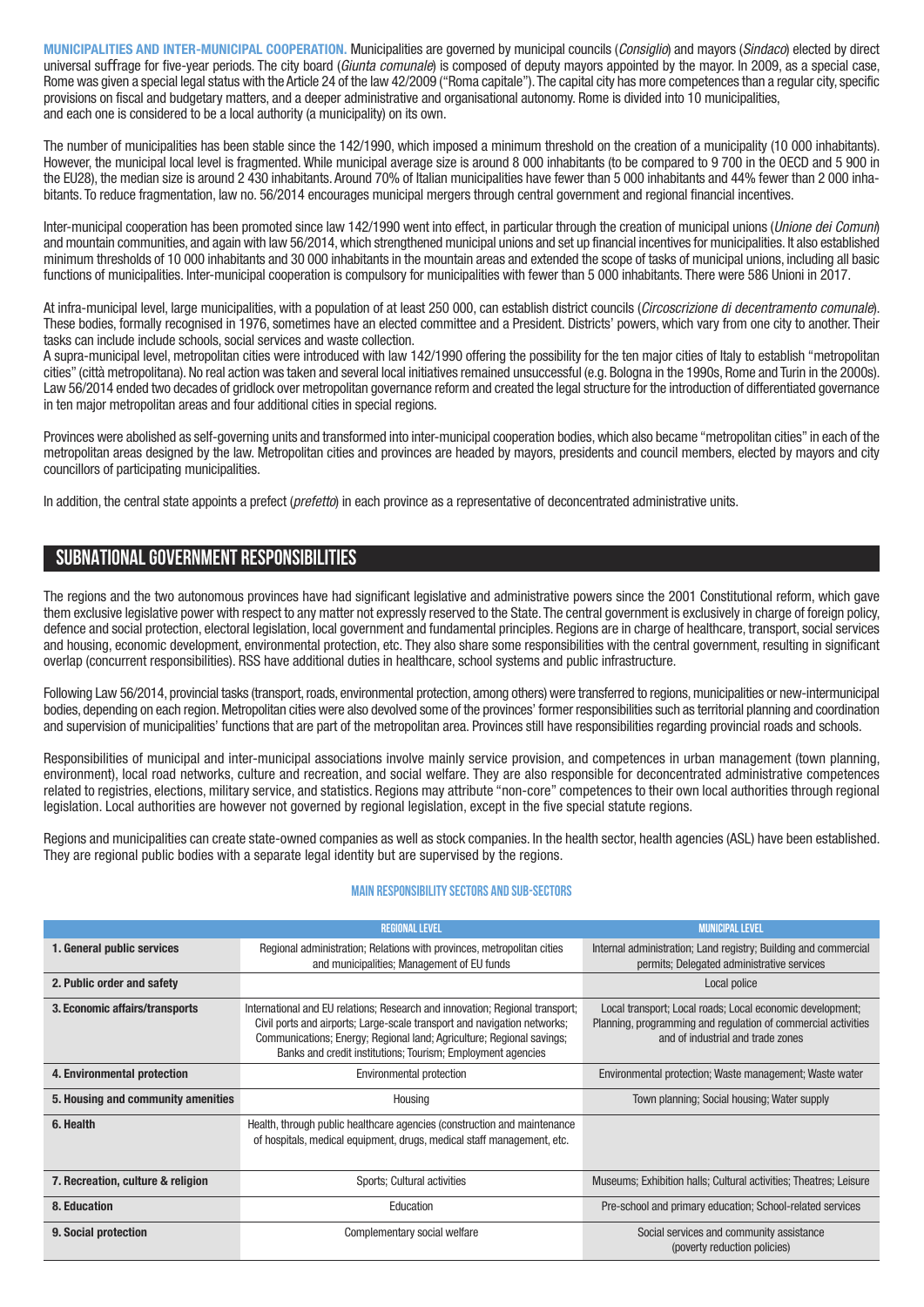# **SUBNATIONAL GOVERNMENT FINANCE**

**Scope of fiscal data:** regions and autonomous provinces, provinces, municipalities' unions, municipalities, mountain development bodies and chambers of commerce. The sector also includes other local organisations such as tourism bodies, port authorities, regional health agencies, regional development bodies, public research hospitals, universities, and water services regulatory authorities.

**GENERAL INTRODUCTION.** Articles 117 and 119 of the Constitution provide the framework for the SNG financing system and public finance coordination, granting SNGs fiscal autonomy regarding revenues and expenditure. Article 119 was modified in 2009 by the framework Law on financial federalism no. 42/2009. The fiscal decentralisation and municipal federalism processes were slowed down by the economic and public finance crisis and political changes. Despite reforms to increase revenue capacity and financial autonomy, SNG expenditures, and particularly investment spending, have been limited.

#### **SUBNATIONAL GOVERNMENT EXPENDITURE BY ECONOMIC CLASSIFICATION**

| 2016                                                 | <b>DOLLARS PPP / INH.</b> | % GDP          | % SNG EXPENDITURE | % GENERAL GOVERNMENT EXPENDITURE<br><b>(SAME EXPENDITURE CATEGORY)</b> |
|------------------------------------------------------|---------------------------|----------------|-------------------|------------------------------------------------------------------------|
| <b>Total expenditure</b><br>Inc. current expenditure | 5503<br>4856              | 14.3%<br>12.6% | 100%<br>88.2%     |                                                                        |
| Staff expenditure                                    | 1483                      | 3.9%           | 27.0%             | Total expenditure<br>29.0%                                             |
| Intermediate consumption                             | 1573                      | 4.1%           | 28.6%             |                                                                        |
| Social expenditure                                   | 1 0 4 4                   | 2.7%           | 19.0%             | 39.6%<br>Staff expenditure                                             |
| Subsidies and current transfers                      | 566                       | 1.5%           | 10.3%             |                                                                        |
| Financial charges                                    | 67                        | 0.2%           | 1.2%              | 12.0%<br>Social benefits                                               |
| Others                                               | 123                       | 0.3%           | 2.2%              |                                                                        |
| Incl. capital expenditure                            | 647                       | 1.7%           | 11.8%             |                                                                        |
| Capital transfers                                    | 202                       | 0.5%           | 3.7%              | Direct investment<br>53.5%                                             |
| Direct investment (or GFCF)                          | 445                       | 1.2%           | 8.1%              | 10%<br>0%<br>20% 30%<br>40% 50% 60%                                    |

**EXPENDITURE.** The gradual but deep decentralisation process led to a strong increase in SNG expenditure. In 2016, Italian SNGs accounted for almost 15% of national expenditure as a share of GDP and 29% of public expenditure. However, these figures remain below the OECD average (respectively 16.2% and 40.4% respectively) and the EU28 average (15.5% of GDP and 33.4% of public expenditure). Regions represent around two-thirds of SNG expenditure, while municipalities represent 31.3% of total SNG revenue, and provinces and metropolitan cities 2.7%. SNG staff expenditure accounted for 40% of the public staff expenditure, which is below the OECD and EU28 average (respectively 62.9% and 50.9%).

**DIRECT INVESTMENT.** SNGs play an essential part in public investment, as they account for more than half of public investment in 2016, a share which is below the OECD average (56.9% in 2016) but above the EU28 average (50.9%). Overall, municipalities represented 47% of SNG direct investment in 2016, and provinces and metropolitan cities 5.3%, while the rest was funded by regions. Since the crisis, consolidation measures (cuts in grants) and tightening of constraints under the Internal Stability Pact, SNG investment has declined sharply, and has not recovered fully yet. In fact, SNG investment decreased by 5.4% per year in real terms between 2007 and 2017. It accounted only for 1.2% of GDP in 2016, which is below the OECD and EU28 average (1.7% and 1.4% of GDP). In 2017, an ambitious investment plan in infrastructure, notably in transport was adopted. The European Structural and Investment Funds for 2014-2020 are being carried out with the main objective of reducing regional disparities through infrastructure investments. Southern regions and metropolitan cities are also supported by the recently created Invitalia agency as well as by the Agency for Territorial Cohesion created in 2013 to provide technical support to central, regional and local administrations in the implementation of regional policy programmes and investment projects.

#### **SUBNATIONALGOVERNMENTEXPENDITURE BYFUNCTIONALCLASSIFICATION – COFOG**

By far, health is the primary area of SNG spending, accounting for almost half of SNG expenditure and 6.8% of GDP in 2016 (vs 18.1% of public expenditure and 2.9% of GDP in the OECD). Health accounts for about 85% of regional spending. It is followed by general public services and economic affairs/transport. The share of social protection and education is lower than the OECD on average as these two sectors remain primary functions of the central government, in particular regarding staff management. SNGs are also responsible for the large majority of overall public spending in the areas of environmental protection, and housing and community amenities.





SNA 2008 Availability of fiscal data: **High**

Quality/reliability of fiscal data : **High**

**UNITARY COUNTRY**

**ITALY**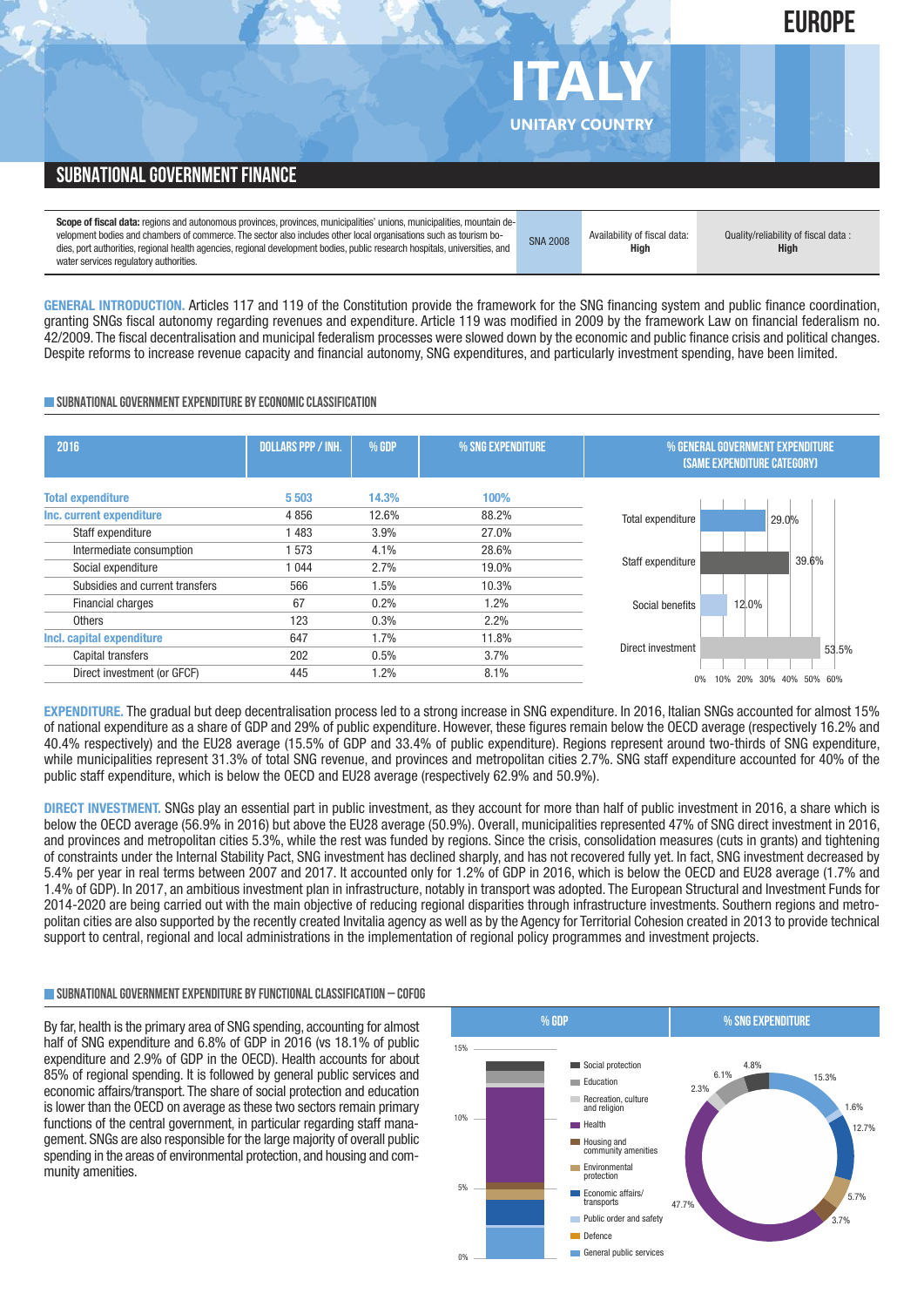#### **SUBNATIONALGOVERNMENT REVENUE BYCATEGORY**



**OVERALL DESCRIPTION.** The 2001 Constitutional reform and the fiscal federalism law No. 42 of 2009 set a milestone for Italy in its gradual move towards fiscal decentralisation. The objective of the reform was to increase SNG fiscal autonomy, efficiency and accountability, and to guarantee an adequate level of subnational services across the country. It led to an increase of own-taxes and shares in national taxes with the aim of covering spending obligations. It also led to the replacement of a portion of central government grants by tax revenues equalisation payments. In 2016, intergovernmental transfers remained, however, the primary source of revenue, representing nearly 47% of SNG revenue, a share above the OECD average (37.2% in 2016). Consequently, the contribution of tax revenue to SNG revenue is also slightly below the OECD average (44.6%), while other sources of revenues (tariffs and fees) are quite low by international comparison.

In 2016, municipalities represented 31.2% of total SNG revenue, provinces and metropolitan cities 4.1%, and regions approximately 65%. Tax revenue accounted for 38% of regional revenue.

**TAX REVENUE.** Following the 1998 Bassanini Reform, tax revenue increased vastly from 25% in 1997 to 41% of subnational revenue after the 2009 reform. In 2016, tax revenue accounted for 5.8% of GDP (vs 7.1% in the OECD) and 19.8% of public tax revenue (vs 31.9% in the OECD). SNG tax revenue comprises both shared and own-source taxes.

Municipalities receive a share of the personal income tax (*compartecipazione* - IRE) but they do not have control over it. The central government also takes a share of certain national taxes, notably the PIT, the corporate income tax, excise duties, stamp tax, with the RSS.

Italian regions have several own-source taxes. The most important is a regional tax on productive output (*imposta regionale sulle attività produttive* - IRAP). The IRAP is a tax on economic activities, whose basic rate is 3.9% (from 1 January 2015). The regions have the ability to increase (up to 0.92%) or reduce the rate. Other regional taxes include a regional tax on vehicles, which is paid by the owner or user of the vehicle (around 9% of SNG tax), a regional tax on waste landfills and waste incineration plants as well as a regional surtax on the PIT (*addizionali regional all* - IRPEF) which varies from 0.7% to 3.33% depending on regions.

The main source of municipal tax revenue is the recurrent tax on property (18.3% of SNG tax revenue in 2016). It was reformed in 2013 with the creation of a single municipal tax (*Imposta unica comunale* - IUC) which incorporates three taxes: 1/ the IMU (*imposta municipale propria*), which is a real estate tax paid by owners of secondary residences only. The taxable base is determined in connection with the value of the property according to the cadastre. The regular tax rate is 0.76% of the taxable base, but municipalities may increase or reduce the rate, with a maximum of 0.3%. 2/ the TASI or "tax for indivisible services" which is a supplementary real estate tax, which is supposed to meet the expenses for the delivery of lighting, street cleaning, green areas and services that are provided equitably by municipalities to all citizens; 3/ and the TARI (waste tax) which must cover the cost of the service of collection and treatment of waste. Both the IMU and the TASI were repealed on primary residences (except luxury homes) in 2014 and 2015. A reform of cadastral values is still pending to fully exploit the potential of the property tax. In 2016, the recurrent property tax accounted for 1.1% of GDP, in line with the OECD average.

Municipal taxes also include a surtax on the PIT (*imposta addizionale comunale*), with some municipal leeway on the rate with a maximum of 0.8% (for Roma Capitale, 0.9%), a tax on advertising and touristic tax.

**GRANTS AND SUBSIDIES.** There are two separate systems of grants, one for the regions (RSO) and one for the municipalities. However, the 2001 constitutional reform and Fiscal Federalism Law of 2009 set the principles for both systems, introducing the obligation for the central government to determine and ensure, by providing adequate financing, uniform levels for public service provision across the whole country for a set of basic services assigned to regions and municipalities. The 2009 Law mandates that officials use both standard expenditure needs and fiscal capacity when calculating the allocation of equalisation transfers. This new equalisation system is therefore based on covering the costs of essential public services and equalising tax-raising capacities. It replaced the prior system of negotiated and discretionary transfers based primarily on historical levels rather than a formula-driven one. It is currently being implemented.

At regional level, the equalisation fund guarantees the coverage of essential public services (healthcare, education, social assistance) in regions with low tax revenue. The funds allocated by the State are calculated based on standard cost, for each service based on expenditure in the region that spends the least and no longer on historical cost. The Regional Health Fund is the most important component. It is allocated on a slightly modified per capita basis, upon agreement reached among regions and the central government within the State-Regional Governments Conference.

At municipal level, the Municipal Solidarity Fund (*Fondo di Solidarieta' Comunale* - FSC), created by law no. 228/2012, is the most important equalisation tool. Managed by the Ministry of the Interior, it is endowed by a share of the local property tax, as well as by contributions from the central government. Grants consist exclusively of general-purpose equalisation grants, allocated according to a complex formula taking into account both fiscal capacity and expenditure needs to ensure the provision of the "fundamental functions" of municipalities. The rest of the FSC continues to be distributed on the basis of the historical level of transfers to individual municipalities. Since the 2014 Stability Pact, a portion of the FSC has been used as incentives in favour of the merger of municipalities. Merged municipalities may receive grants that are up to five times bigger than regular municipalities, for a period of five years at the most. In addition, Italian municipalities may also receive ad hoc earmarked transfers targeted to specific needs, including for investment projects.

**OTHER REVENUES.** Italian municipalities may collect a diverse range of fees and charges on installation of advertising (CIMP), occupation of public spaces by economic activities (TOSAP and COSAP), and to cover the cost of some public works by the municipality (ISCOP) or collection of traffic and parking fines. Regions are also entitled to collect charges and fees (e.g. on concessions made on regional public domain goods, on the right to study at the university, on phytosanitary activities, etc.). The share of tariffs and fees in SNG revenue is lower than in the OECD on average (14.9% in 2016).